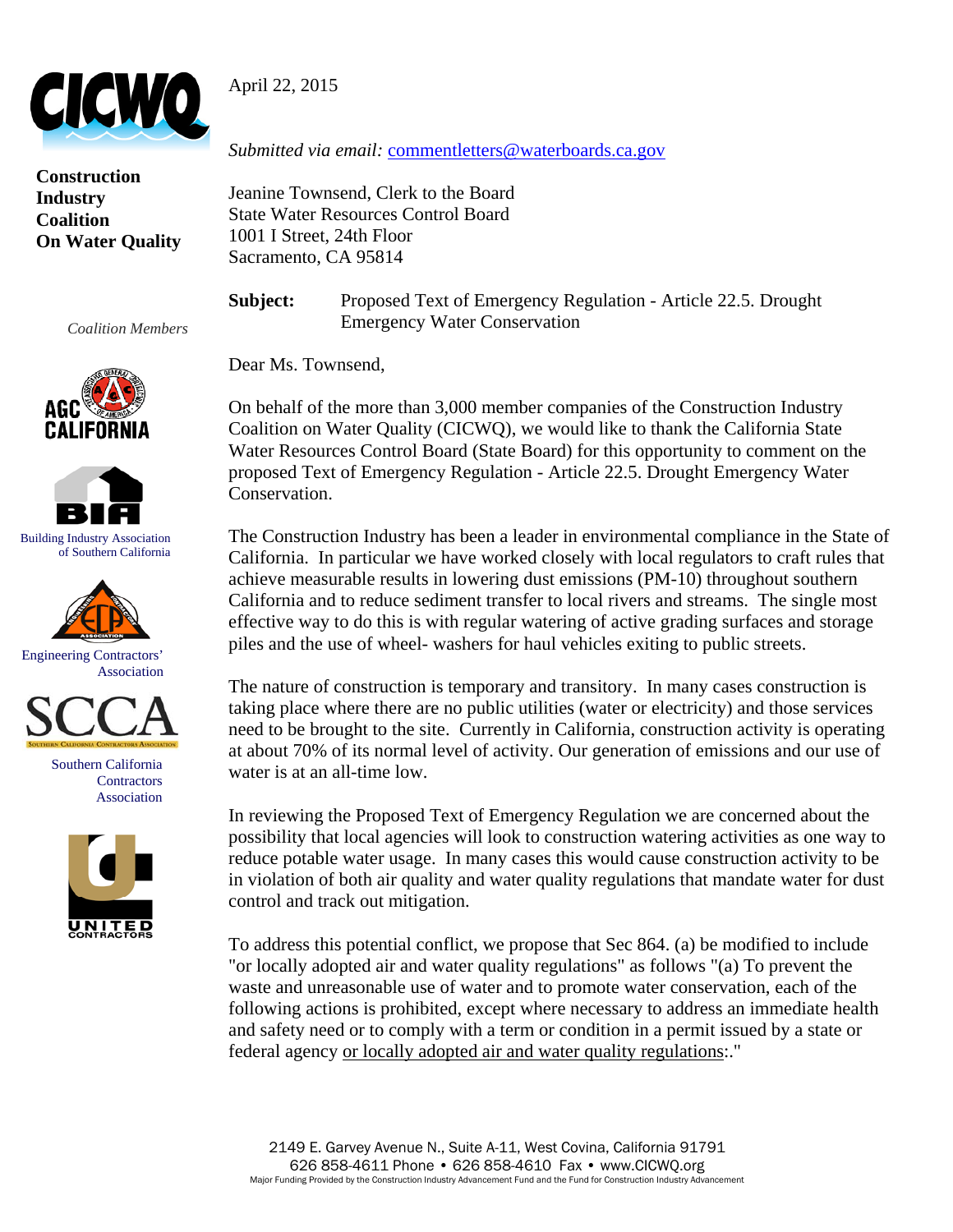April 22, 2015 State Water Resources Control Board Page 2

We believe that this change will assure that the regulatory compliance requirements will remain with the existing authorities and not be distributed to hundreds of new jurisdictions that will complicate compliance and add further confusion to the already complex construction regulations.

While our comments above address some of the specific issues in the Emergency Regulations affecting our industry, we also wish to express a more overarching concern regarding the vulnerability of the Emergency Regulations to legal challenges. A legal review of the draft Emergency Drought Regulations suggests that Article 22.5, section 865 is invalid on its face and will be unconstitutional as applied. If adopted, the regulation will require a reduction in water use by an urban distributor of water (urban water supplier) without regard to any of the criteria traditionally applied to consideration of waste and unreasonable use. Section 865 would impose a uniform reduction on the distribution of water by public and private urban water supplier, region by region. The hasty deadlines imposed by the regulations ignore that drastic action by suppliers will be required, and that developing suitable and rational policies to achieve the required water savings will take time, particularly regarding the need to educate customers about the new conservation measures.

As such, the proposed regulation appears to be invalid for the following reasons:

- It does not consider whether the water withdrawn and distributed by urban water suppliers pursuant to previously adopted urban water management plans is from sustainable sources or the safe yield of a groundwater basin.
- The regulation does not account for whether the urban water supplier has previously implemented tiered rates (lawfully supported by a cost of service study) or penalty systems designed to require efficient use under existing drought management plans and local ordinances that take into account the unique demographic, hydrologic and geographic factors within each supplier's service area.
- It does not consider whether the water being distributed has been acquired by lawful "self-help" measures previously approved by the State in some capacity or lawfully permitted by local agencies; e.g., water transfers, diversions to storage, water augmentation plans or desalination.
- There is no consideration of whether a required reduction in groundwater use will reduce the quantity of water previously available by causing recharge to be rejected in managed groundwater basins (i.e., reducing temporary surplus).
- The regulation fails to account for whether the relative efficiencies within the urban supplier's service area comport with or exceed industry standards.